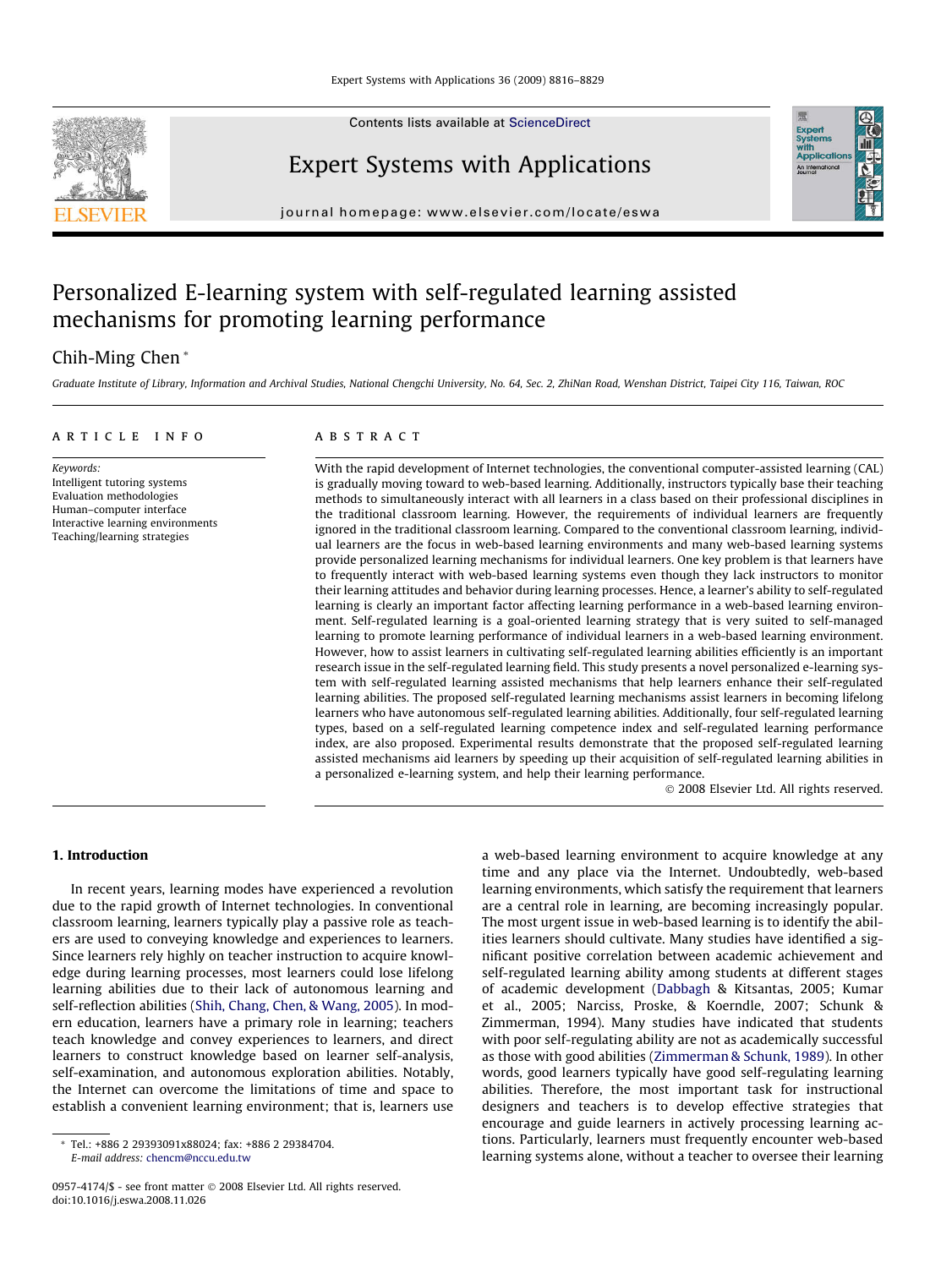attitudes and behavior; consequently, the self-regulated learning ability of individual learners is an important factor affecting learning performance in web-based learning environments. This study focused primarily on developing self-regulated learning assisted mechanisms for web-based learning systems that assist learners in monitoring their own self-learning situations and direct their learning motivation toward to good self-regulated learning abilities, thereby enhancing the learning performance of individual learners.

Currently, self-regulated learning (SRL) has received considerable interest in the education and psychology fields. The SRL model developed by Zimmerman mainly examined learning characteristics in active learning from the perspectives of meta-cognition, motivation, and behavior (Zimmerman, Bonner, & Kovach, 1996; Zimmerman & Schunk, 2001). Self-regulated learning was defined by Zimmerman as the degree to which learners are metacognitively, motivationally and behaviorally active participants in their own learning (Zimmerman, 1986a,1986b). That is, self-regulated learning refers to a learning situation in which learners set their learning goals, plan, and then regulate and evaluate the learning process independently ([Narciss et al., 2007](#page--1-0)). The goal of SRL for learners is to learn to be their own teachers (Schunk & Zimmerman, 1998; Torrano & González, 2004). That is, good achievement via SRL requires a strong will to learn and excellent learning skills ([Torrano](#page--1-0) [& González, 2004\)](#page--1-0).

Recently, many studies have developed web-based learning systems with SRL mechanisms that promote learning effectiveness. For example, [Shih et al. \(2005\)](#page--1-0) proposed a SRL system with a scaffold support that assists learners in developing a learning schedule and process management of learners, to promote learning performance for self-regulated m/e-learning. [Joo, Bong, and](#page--1-0) [Choi \(2000\)](#page--1-0) employed a self-efficacy scale in a motivated strategies for learning questionnaire (MSLQ) to investigate self-efficacy for SRL, academic self-efficacy, and Internet self-efficacy. Their survey results indicated that student self-efficacy for SRL positively correlated with academic self-efficacy, strategy use, and Internet self-efficacy. Moreover, [Chang \(2005\)](#page--1-0) investigated the effect of SRL strategies on learner perceptions of motivation for web-based instruction. The self-regulated learning strategies were intended to assist students to self-observe and self-evaluate learning effectiveness. The research results obtained by Chang revealed that student learning within a web-based environment with self-regulated learning strategies was responsible for student learning. Additionally, [Niemi, Nevgi, and Virtanen](#page--1-0) [\(2003\)](#page--1-0) focused on guiding students to cultivate self-reflection and self-evaluation using the IQ Learn tool, thereby helping students develop self-regulatory skills in web-based learning environments.

Based on surveys mentioned-above, this study develops effective SRL-assisted mechanisms for a personalized e-learning system (PELS) to enhance learner self-regulated learning abilities and learning performance. In the proposed SRL strategies, four SRL competence indexes are proposed to assess SRL behavior of individual learners. Two learning performance indexes are proposed to assess the learning performance of individual learners in the PELS assisted by the SRL-assistive mechanisms. Additionally, we believe that a heteronomy mechanism comes from teacher assistance can transform learners with poor SRL abilities into autonomous self-regulated learners in a web-based learning environment. In summary, this study presents SRL-assisted mechanisms in the PELS that can cultivate learners' self-regulated learning abilities using the proposed SRL assessment mechanism with immediate feedback response to learners and a heteronomy mechanism comes from teacher's reminding. Experimental results indicated that the proposed self-regulated learning mechanisms change passive learners with poor SRL abilities into active learners with spontaneous learning abilities, thereby improving learning achievement in a web-based learning environment.

#### 2. Self-regulated learning

This section first discusses the SRL theory developed by Zimmerman's and used in this study, and then the proposed SRL model is presented.

#### 2.1. Zimmerman's self-regulated learning theory

Zimmerman et al. (1996) referred various aspects of SRL in different studies when developing their SRL model. Their model contains the following four interrelated learning processes: self-evaluation and monitoring; goal setting and strategic planning; strategy implementation and monitoring; and, strategy outcome monitoring (Zimmerman et al., 1996). Fig. 1 shows the cyclic mode of SRL.

- (1) Self-evaluation and monitoring: learners assess their learning performance based on self-observations of learning achievement.
- (2) Goal setting and strategic planning: learners set learning goals by analyzing their learning missions, and then generate appropriate learning strategies to set learning goals.
- (3) Strategy implementation and monitoring: learners execute planning learning strategies and monitor the effectiveness of learning strategies via self-monitoring.
- (4) Strategy outcome monitoring: learners assess learning effects of learning strategies by observing the relationship between learning achievement and learning strategies.

The SRL model efficiently helps learners to self-examine and self-evaluate their learning performance by monitoring learning goals set by the individual learners during learning processes. Once learners set their goals, they must be able to revise their learning strategies to achieve these goals. Furthermore, the meta-cognition of learners can also be enhanced by self-evaluation and monitoring. Importantly, learners can adjust their learning strategies and improve their learning behavior through self-examination, thus promoting learning performance.

#### 2.2. The proposed self-regulated learning model

Teachers are traditionally in charge of learning outcomes, but many studies indicated that SRL ability of individual learner significantly affects his/her learning performance (Dabbagh & Kitsantas, 2005; Kumar et al., 2005; Narciss et al., 2007; Schunk & Zimmerman, 1994; Zimmerman & Schunk, 1989). Most learners are used to passive learning. Frequently, passive learners have low spontaneous learning abilities and do not know how to plan for autonomous learning; consequently, they cannot obtain satisfactory learning



Fig. 1. The cyclic model of self-regulated learning proposed by Zimmerman.